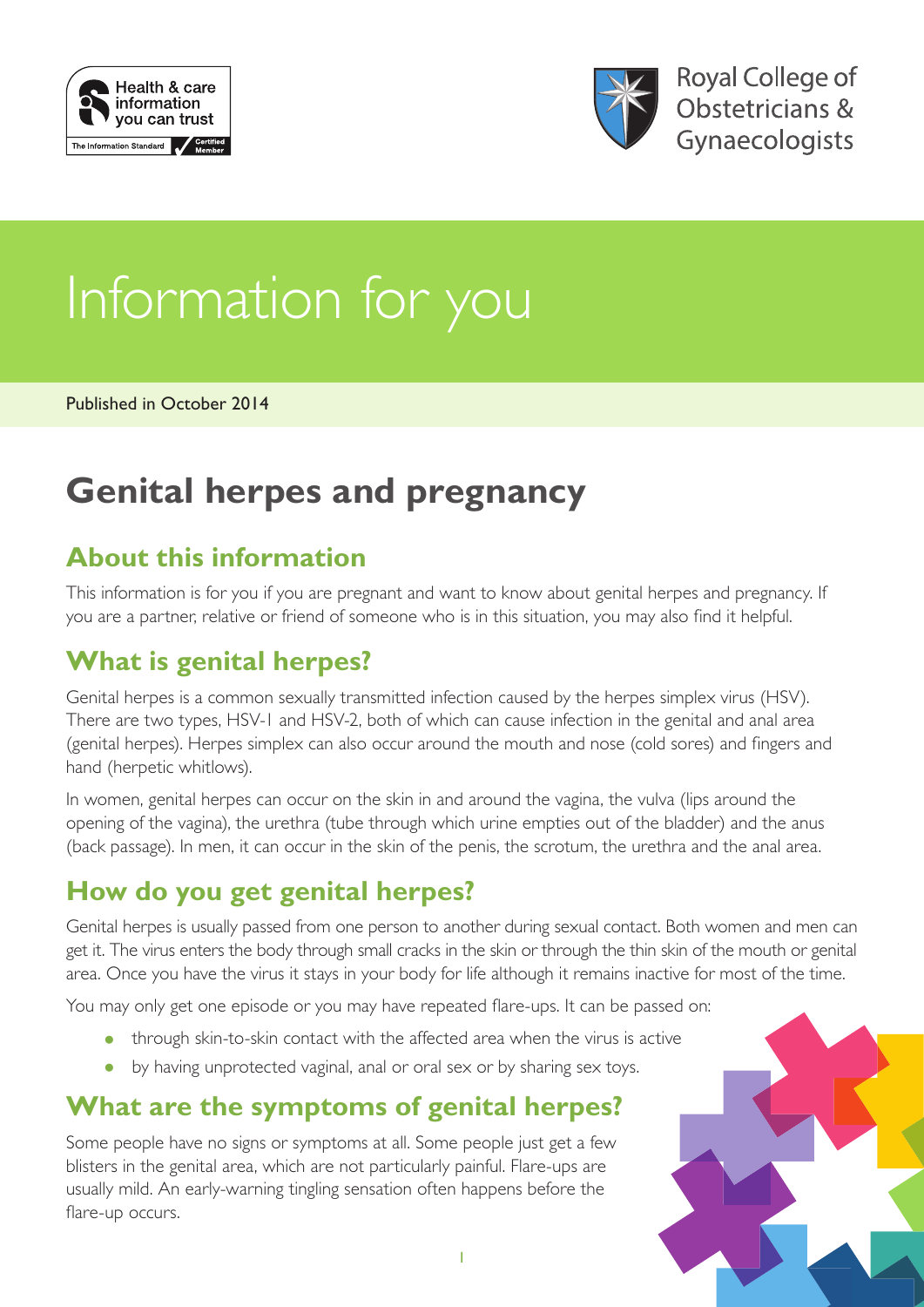However, for some people, the symptoms can be very painful. This is particularly so if it is your first episode when you may also feel unwell and notice very painful sores or watery blisters.

Symptoms can occur within a short time of coming into contact with the virus or it may take many weeks, months or years before any signs or symptoms appear.

## **What should I do if I think I have genital herpes?**

Contact your doctor or a clinic that specialises in sexually transmitted infections (called genitourinary medicine clinics or sexual health clinics). You should have a check-up that will include testing, treatment and advice.

It is possible to have more than one sexually transmitted infection at the same time. You may be offered testing to check for other infections too.

## **What if I get genital herpes for the first time in pregnancy?**

#### **What treatment will I be offered?**

You should be referred to a specialist genitourinary medicine clinic. You will be offered testing, treatment and support. You may be admitted to hospital if this first episode is very painful or you cannot pass urine.

Genital herpes can be safely treated during pregnancy. You will be offered a course of antiviral tablets. This medication is safe to take in pregnancy and while breastfeeding.

#### **What will a first episode in pregnancy mean for me and my baby?**

If your first episode happens in the first 3 months of pregnancy, your baby is not more likely to have developmental problems and your risk of miscarriage is not increased. Later in pregnancy, a first episode should not affect your baby unless you are in labour (see below).

If you go into labour less than 6 weeks after a first episode of genital herpes, your immune system won't have had time to produce antibodies to protect your baby. There is thus a high chance of passing the virus to your baby if you have a vaginal birth. If your first episode is earlier in pregnancy, your immune system will provide protection to your baby.

When a baby catches the herpes virus at birth, it is known as neonatal herpes. It can be serious but is very rare in the UK (1–2 out of every 100 000 newborn babies). Your baby will be looked after in a neonatal unit by a specialist team of doctors.

#### **How can I reduce the risk to my unborn baby?**

Medication for you and your baby should help prevent or reduce the chance of your baby being seriously ill:

- if your first episode is before 28 weeks of pregnancy, you may be offered antiviral treatment at that time and again from 36 weeks of pregnancy until your baby is born
- if your first episode is at or after 28 weeks of pregnancy, you will be advised to continue your treatment until your baby is born.

If your first episode is late in pregnancy (within 6 weeks of your due date), you should be offered a planned caesarean section to reduce the chance of your baby getting neonatal herpes.

If your first episode is earlier in pregnancy, the risk to your baby is low and you should be able to have a vaginal birth. Talk to your midwife or doctor if you have any concerns.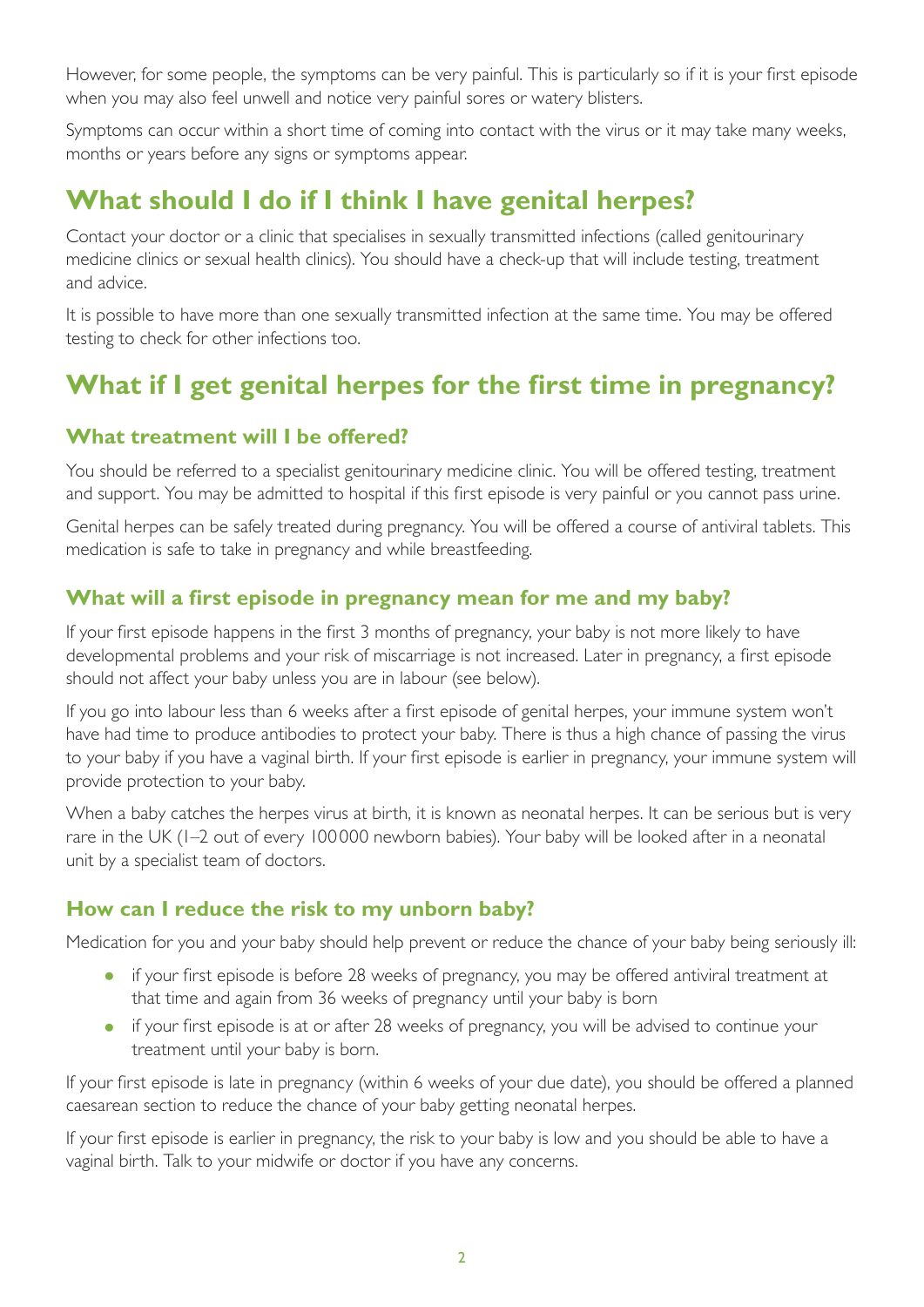## **What if I have recurrent flare-ups?**

- If you have caught genital herpes before you become pregnant, your immune system will provide protection to your baby in pregnancy. Flare-ups of genital herpes during pregnancy do not affect your baby.
- Even if you have a flare-up when you go into labour and give birth, the risk to your baby is extremely low. Most women who have recurrent genital herpes can have a vaginal birth. Your doctor or midwife will discuss this with you.
- If you have frequent flare-ups during pregnancy, you may be offered continuous antiviral treatment from 36 weeks of pregnancy to birth.

### **If my partner has HSV but I do not, what can I do to reduce the risk to my baby?**

During pregnancy, if your partner has an episode of HSV (cold sores, genital herpes or herpetic whitlows), you should avoid skin-to-skin contact with the affected area.

There is a very small risk that a sexual partner who has genital herpes can pass on the infection even when there are no signs or symptoms. You may consider using condoms throughout your pregnancy, particularly in the last 3 months.

After your baby is born, make sure that you wash your hands after touching any sores.

## **Further information**

British Association for Sexual Health and HIV: [www.bashh.org](http://www.bashh.org/)

Herpes Viruses Association: [www.herpes.org.uk](http://www.herpes.org.uk/)

## **Making a choice**